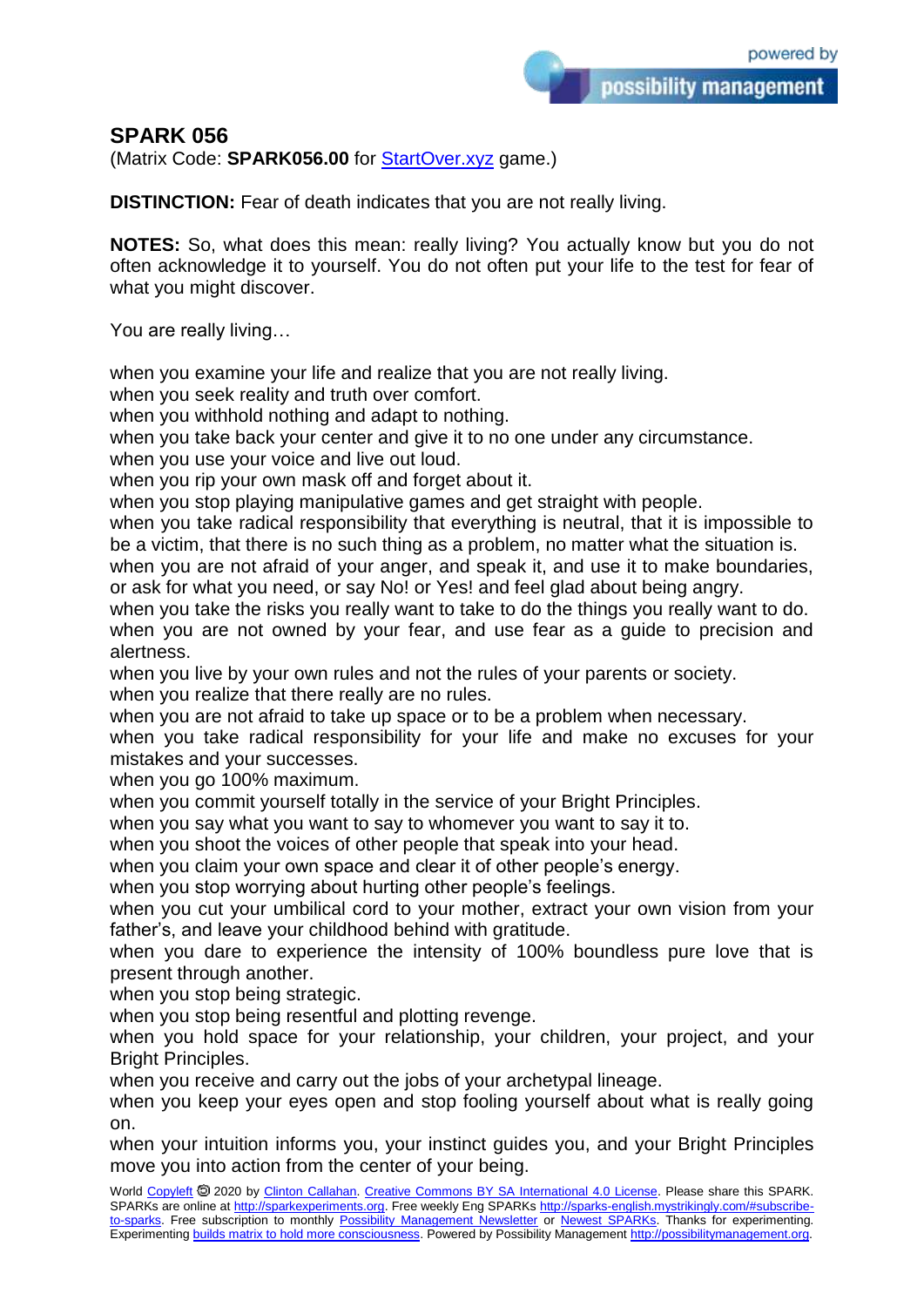when you own your attention and it cannot be taken from you; when you cannot be distracted.

when you can laugh out loud from the belly.

when you are a space and listen to others as a service to them.

when you have self-discipline and use it joyfully every day.

when you claim integrity and do what you say you are going to do regardless of unexpected circumstances.

when you irrefutably claim your essential value and worth for no reason.

when you sacrifice comfort by your willing choice in the service of another.

when you declare that you really care about something.

when you trust yourself enough to decide to trust someone else enough to take you beyond your limits and dare to explore new territory.

when you get totally vulnerable with the universe and have no secrets.

when you practice something for no reason except to be practicing something.

when you open to all the people you encounter, to all the situations that arise, to all the feelings that you feel, and trust that you can do that.

when you act, and refuse to hide behind blaming someone else or something else for your actions.

when you make a real contribution to the success of others.

when you keep your promises, when you have become your word.

when you act proactively instead of reactively, when your actions are not welded to reasons.

when you complete things, even if you have to end them by saying, "There. It is finished now because I say it is over."

when you start things and stop things on purpose.

when you stop hiding behind beliefs, prejudices and expectations.

when you commit before you know how, and do it anyway.

when archetypal energies flow through your veins because you are not there.

when you share the immensity of your sadness without embarrassment or shame.

when you bless others around you for no reason.

when you spend time and help children and older people do what they want to do.

when you use your freedom and power to make things better any way you can.

when you dance and sing and laugh and cry all the way big.

when you are aware of what you are aware of; when you look at what you are looking with; when you pay attention to your attention.

when you arrange things according to how the Bright Principles want them to be.

when you are unhookable into low drama, even when faced with real assholes.

when you stay in a minimized "now", hear the feedback, shift, and try again.

when you stop rescuing people, no matter who they are.

when you stop carrying around other people's garbage.

when it is truly okay to have no problem.

when it is okay to feel really totally glad to the core at no one's expense.

when you use your sword to make clarity and act on it without the mind interfering with doubts.

when you handle the details fully and clean up your messes.

when you trust and act on your skepticism.

when you trust and act on your faith.

when you shift identity and play out roles that are not you.

when you battle your addictions and risk intense discomfort instead of giving in.